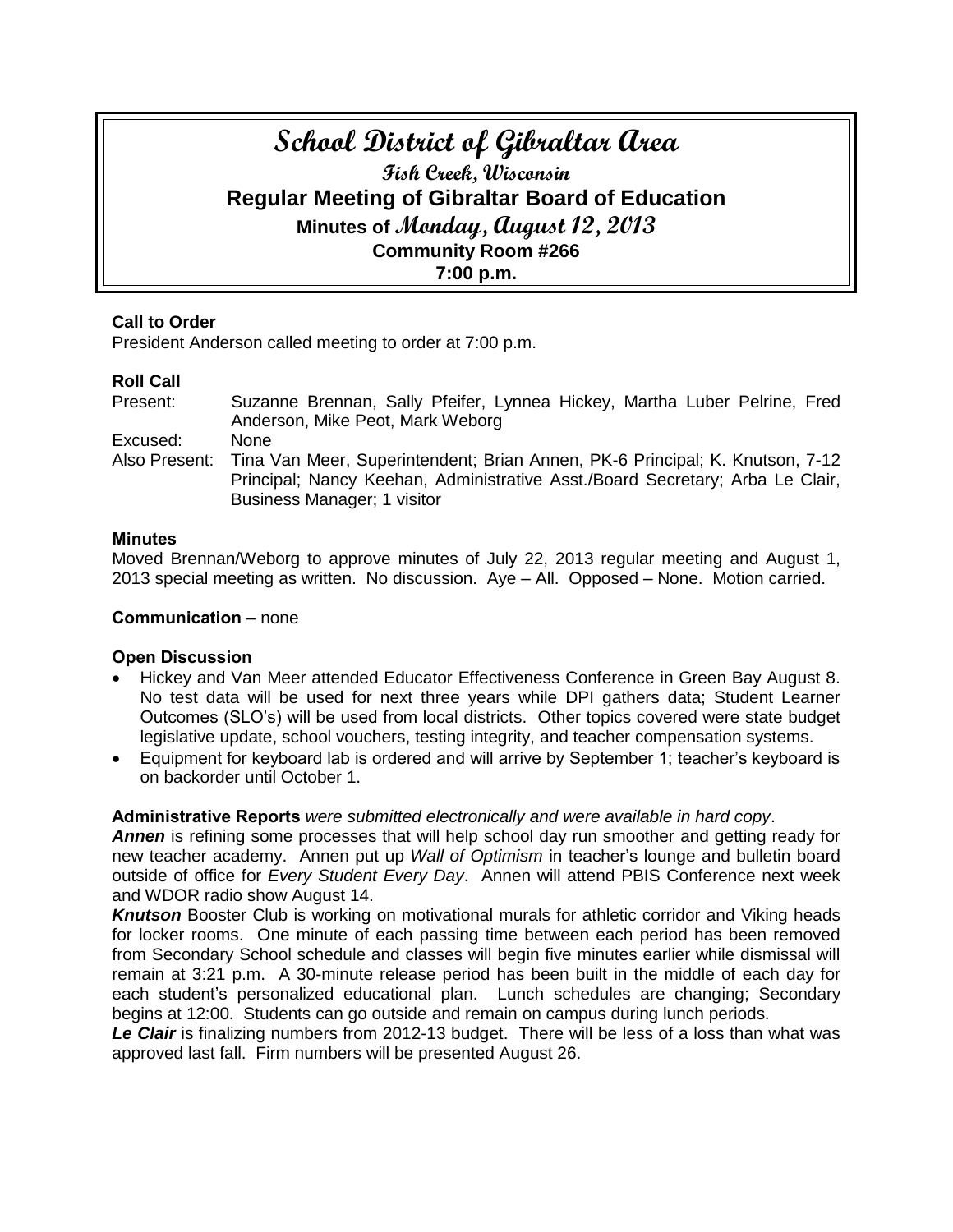## **Regular Meeting of Gibraltar Board of Education Minutes of August 12, 2013 Page 2**

Le Clair will have 2013-14 budget figures September 9 for board review with final approval at September 23 Annual Meeting.

*Van Meer* is excited about professional development including Smart Goals.

### **Payment of Bills**

Moved Hickey/Pfeifer to approve payment of bills totaling \$171,594.44 as presented. No discussion. Aye – All. Opposed – None. Motion carried.

### **Resignation**

Board received resignation of Anna Vanden Hogan as secondary vocal music teacher for 2013- 14. New Employee Handbook includes late resignation penalty up to a limit of five percent (5%) of employee's salary for any employee who resigns after June  $15<sup>th</sup>$  to cover cost of finding a replacement (posting, screening, and interviewing).

Moved Pfeifer/Luber Pelrine to accept letter of resignation from Anna Vanden Hogen. Discussion: Board will not impose late resignation penalty on this resignation. Aye – All. Opposed – None. Motion carried.

#### **Secondary Vocal Music Teacher**

Moved Pfeifer/Luber Pelrine to table item *VIII Approval of Secondary Vocal Music Teacher* and allow administration to further pursue appropriate candidates as they see fit. No discussion. Aye – All. Opposed – None. Motion carried.

#### **Athletic Director**

Moved Weborg/Hickey to approve employment of Peggy Tanck as Athletic Director for 2013-14. Discussion: No other in-house applicants, only two external. Aye – All. Opposed – None. Motion carried.

#### **Approve Policy 7.08**

Moved Brennan/Pfeifer to approve second reading of revised policy 7.08 – Substitute Pay as presented. Aye – All. Opposed – None. Motion carried.

#### **Approve Policy 7.04(28)**

Moved Luber Pelrine/Hickey to approve second reading of new policy 7.04(28) – Job Description - English Language Learner (ELL) Community Outreach Liaison. Discussion: Parttime position with flexible work schedule. Aye – All. Opposed – None. Motion carried.

#### **Posting for ELL Community Outreach Liaison**

Moved Pfeifer/Luber Pelrine to approve posting of ELL Community Outreach Liaison for 2013- 14. No discussion. Aye – All. Opposed – None. Motion carried.

#### **Approve Policy 7.04(29)**

Moved Luber Pelrine/Weborg to approve second reading of new policy 7.04(29) – Job Description - Link Coordinator as corrected: DCA acronym will be used. Position reports to both building principals. Aye – All. Opposed – None. Motion carried.